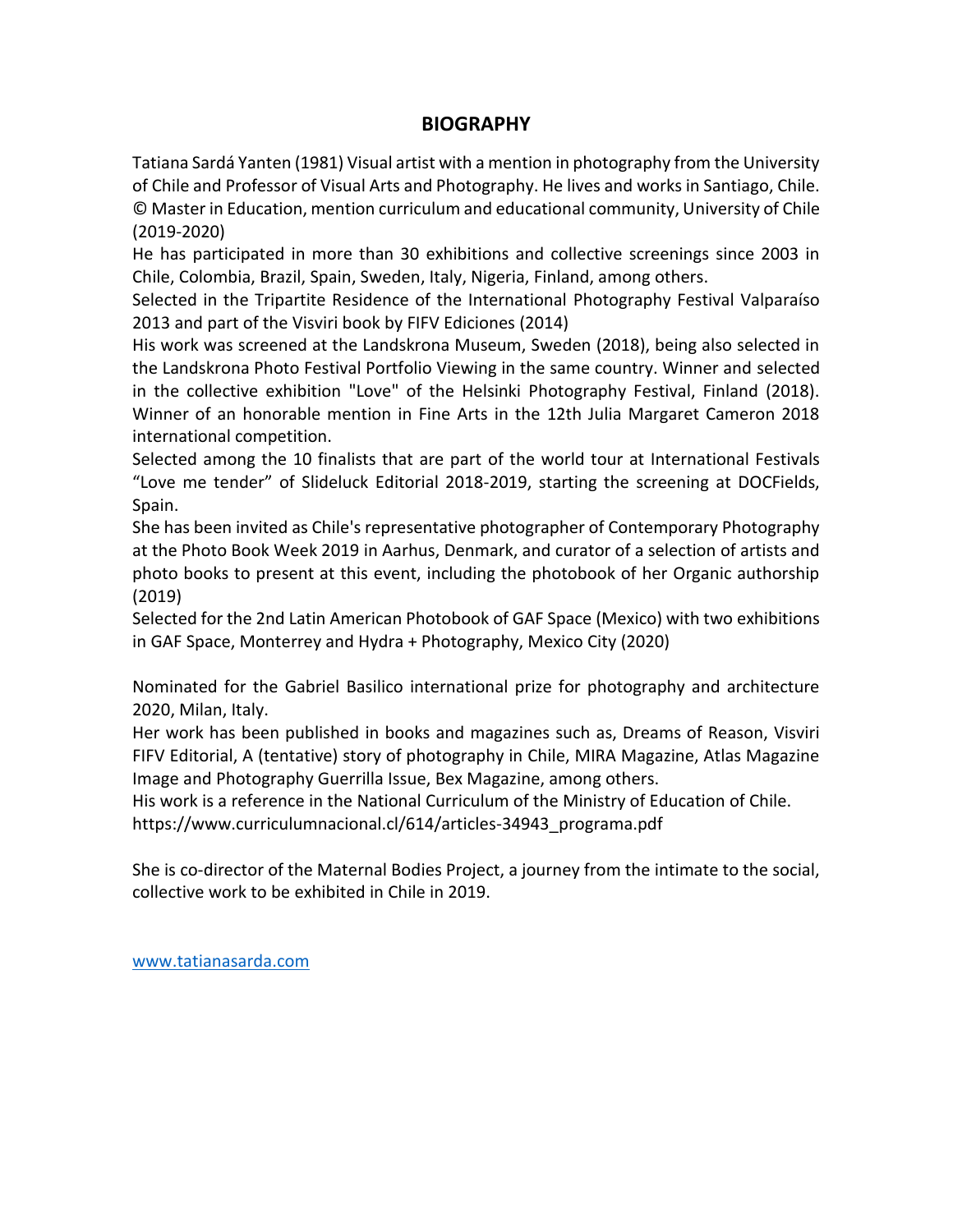# *Artist Statement*

My photographic work proposes visual constructions that express my concerns and reflections about identity and space. My interest in psychological and spatial edges is born from a critical look at our way of relating to each other in the private / family space as well as in the social / geographical space. Always in order to generate in the viewer sensations and reflections that are born from my psychological self and are translated into creation and visual representation.

Within my fundamental purposes is to propose photographic creations that generate a particular visual aesthetic, which invites the viewer to reflect critically on how we live in our society.

In exposing my work I hope to achieve a connection between the image and the look of the other. This relationship is my main objective.

## **CURRICULUM**

#### **STUDIES**

- © Master in Education, mention curriculum, University of Chile (2019-2020)

-Course of extension Conservation and Archive of Patrimonial Photography in Cenfoto, Diego Portales University (2016)

-Course of Extension "Art and Architecture in the era of Triumphant Capitalism", University of Chile (2014)

-Title Professional Professor of Secondary Education in the Visual Arts Sector, Finís Terrae University (2013)

-Licenciada in Education of the Finis Terrae University (2012)

- Professional Title: Artist Photographer of the University of Chile (2006)

-Licenciada in Visual Arts of the University of Chile (2005)

## RESIDENCES and WORKSHOPS

2016

-Selected in Photographic Creation Residence in Centro de la Imagen, Lima, Peru 2015

-Selected in the Visual Artist's Seminar Alfredo Jaar within the framework of the Call for Contemporary Photography of the Culture Council of the Metropolitan Region 2014

-Selected in the Documentary Photography Workshop, School of Becher with Andreas Rost, Santiago, Chile.

- Selected in the Workshop of Photographic Creation with Roberto Huarcaya, within the framework of the "3rd Cycle of National Workshops of Photography", Metropolitan Region, of the Photography Area of the National Council of Culture and the Arts, Santiago, Chile

- Selected in the "Photography to lie" workshop with Fernando Montiel Klint, FOCO14, Coquimbo, Chile.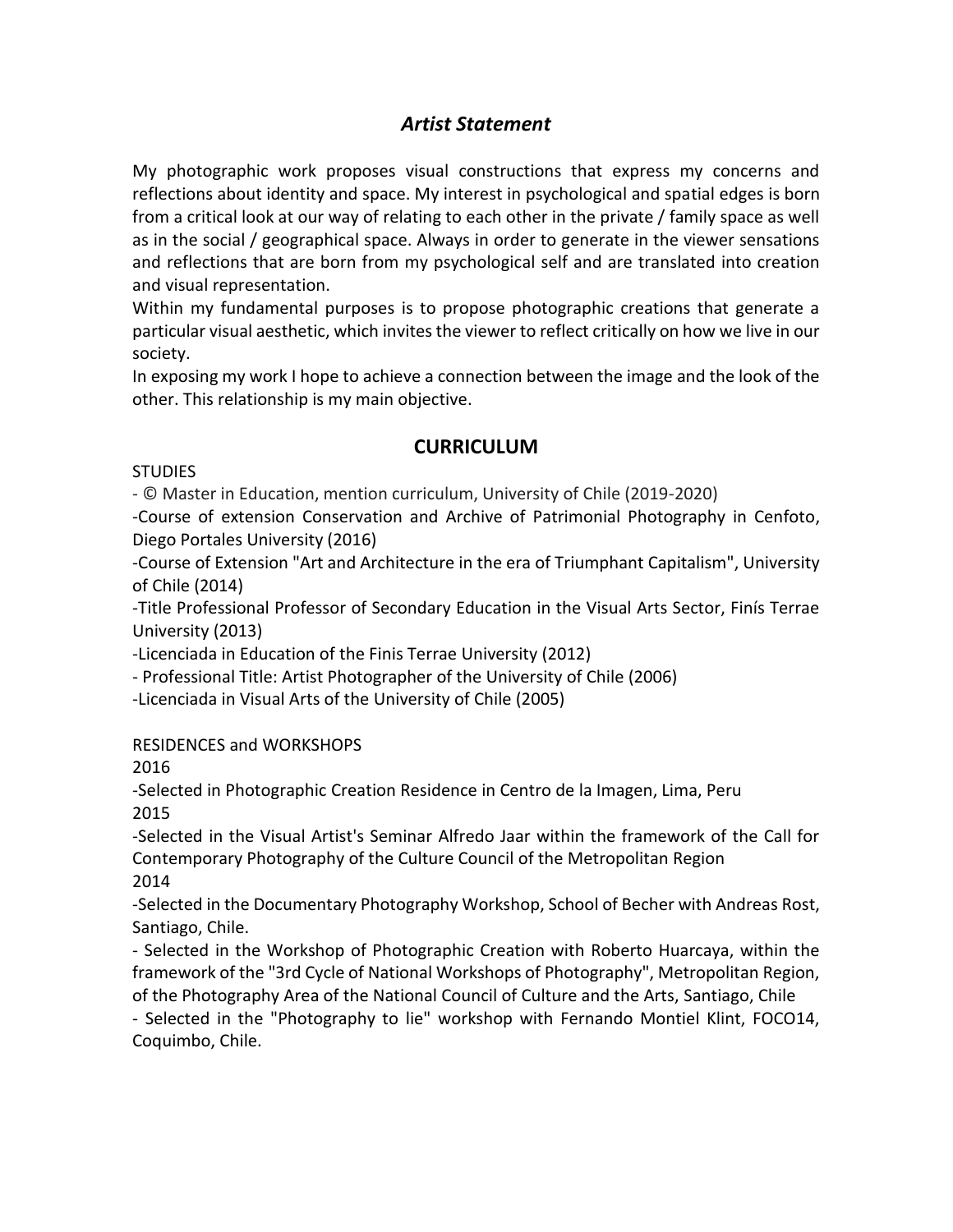#### 2013

- Selected in the Residence of photographic creation with Francesco Giusti "Redes Humanas", International Photography Festival, Valparaíso, Chile. -Workshop "About the Look" with Leo Simoes, Santiago, Chile.

#### INDIVIDUAL EXPOSITIONS

#### 2014

- "Joint Memory" CENFOTO Gallery, Santiago, Chile.

#### COLLECTIVE EXHIBITIONS

#### 2019

-Maternal bodies, a journey from the intimate to the social, BECH Gallery and Centex Valparaíso, Chile. Chile.

-Sony World Photography Awards Latin America 2019, Water Museum, Medellin, Colombia

-Exhibitions Mirada de Mujer II, in Matta Gallery, Emilio Vaisse Workshop, Chile.

-Group exhibition of the winning photographers of the 12th Julia Margaret Cameron Award, with the Organic series, Barcelona, Spain.

-Photography Festival in Bari, Italy, Multimedia projection of the Organic series, organized by Slideluck Editorial, LOVE ME TENDER Project

- Lagos Festival, Nigeria, Multimedia projection of the Organic series, organized by Slideluck Editorial, LOVE ME TENDER Project.

-Culebra, presentation exhibition of Culebra Colectiva @culebracolectiva at HMS Gallery, Ovalle, Chile.

-From History to stories, within the framework of FIFV 2019, Baburizza Museum, Valparaiso, Chile

## 2018

- "Love me tender" Finalist winner with the series Organic Inclusion in the global tour as multimedia projections (the list is work in progress):

• DOCfield Barcelona, Spain, December 5, 2018 at the prestigious Palau Robert, Barcelona, Spain.

• Screenings at photography festivals in Latin America; Photo Solar Festival 2018, Brazil.

- Winner of an honorable mention in Fine Arts in the 12th Julia Margaret Cameron 2018 international contest, work to be exhibited in Barcelona (2019).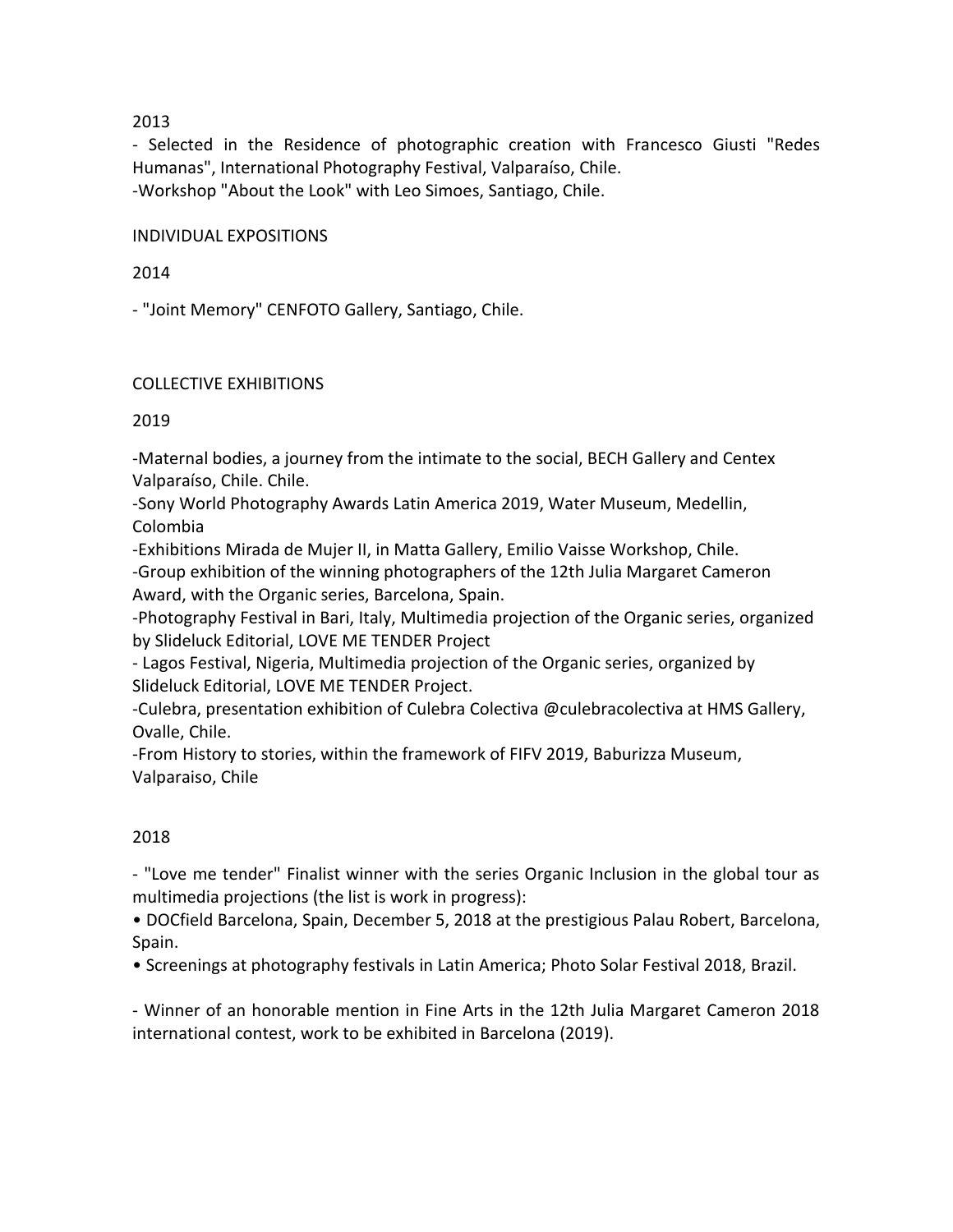- "Amor" Collective exhibition at Helsinki Photo Festival, Selected winner with the work Organic to exhibit at the first Photography Festival of Helsinki, Finland. Through the selection of an international call.

-Projection of Organic Series in Landskrona Museum, Sweden within the framework of the Landskrona Foto Festival 2018,

-Selected in the review of portfolios of Landskrona Foto Festival, Sweden

## 2016

- "Chillán in a postcard" Cecal, Chillán, Chile

- "Album of Chile, Portrait of a nation", La Moneda Cultural Center, Santiago, Chile

## 2015

-Exhibitions at La Moneda and Matucana 100 Cultural Center within the context of the Call for Contemporary Photography of the Metropolitan Region Culture Council around the concepts Identity, gender and their crosses.

- "Documentary Photography, Testimonials from Chile, Museum Without Walls, National Museum of Fine Arts, Mall Plaza Vespucio, Santiago, Chile.

- "Failed City" Common Spaces Series, Benjamín Vicuña Mackenna Museum (DIBAM), Santiago, Chile.

- "Hypertrophic Bodies, from the representation to the porfía" Joint Memory, Itinerancia; Arcos Gallery, Santiago, Chile, Centro Cultural Copiapó, Casa 916 Concepción.

## 2014

- "Documentary Photography-Testimonials from Chile" Workshop exhibition with Andreas Rost at the Goethe Institute, Santiago, Chile.

- Exhibition Paraderos del Transantiago, Month of Photography, Santiago, Chile.

- "Shared Territory" Exhibition of the 3rd cycle of national workshops Metroplitana Region, "Common Spaces" Series, Room KA, Santiago, Chile.

-Open Wall Projection, P2P Exhibition, "Common Spaces" Series, Photo Spain Festival, Madrid, Spain.

-Projection Revolt Session 2 / Ghost, Gallos Nait, Santiago, Chile.

-Projection Portfolio Em Foco, Selected Projects "Common Spaces", International Photography Festival 10 ° Paraty Em Foco, Brazil.

2013

- "4,095" Photographic Residences during the FIFV, Tripartite Series, Ex-Cárcel Cultural Park, Valparaíso, Chile

-2 ° Anthology of Young Photography "Filiaciones", Ausencia / Presencia Series, Art Museum -Contemporáneo Parque Forestal (MAC), Santiago, Chile.

-Women in Art, series "Absence and Presence" La Reina Cultural Center, Santiago, Chile.

## 2008

- Love and Erotic Labyrinths at the Casona Nemesio Antúnez Cultural Center, Santiago, Chile.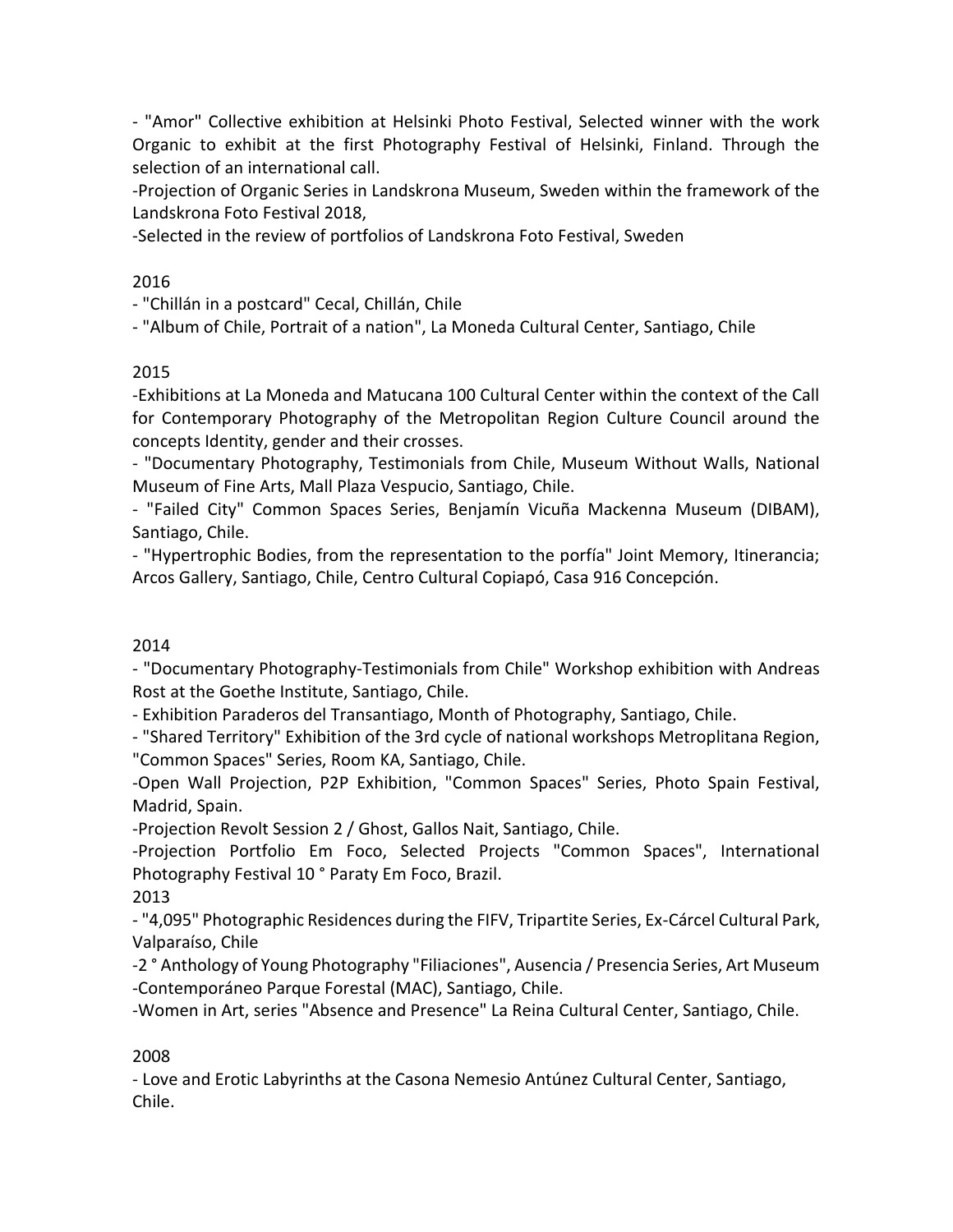## 2007

-Exhibition of Visual Arts. Consecrated and emerging artists of the University of Chile at the Quinta Normal Contemporary Art Museum (MAC) Santiago, Chile.

#### 2006

- Photography and Painting in Vitamina Gallery, Santiago, Chile, 2006.

#### 2005

- Plagiarism and Visual Recycling "Sala Juan Egenau, Faculty of Arts, University of Chile, Santiago, Chile.

#### 2004

- "Fallen angels" in La Perrera Cultural Center, Santiago, Chile. Photographic Contest "University" in Galería Matthei, Santiago, Chile. "Free photo" of Fotoamérica, Santiago, Chile.

#### 2003

- Photographic Collective of the University of the Americas "Los Oficios", Santiago, Chile.

- "Transeúntes" from Universidad del Pacífico, Santiago, Chile.

Collective AKIS, emerging artists University of Chile, Museum of Contemporary Art (MAC), Santiago, Chile.

## AWARDS

#### 2004

Second place in Photography Competition organized by Universidad del Pacífico, "Transeúntes", Santiago, Chile.

Honorable Mention in Photography Competition organized by Galería Matthei "Universidad",

Santiago, Chile.

## 2003

Honorable Mention in Photography Contest at the University of the Americas "Los Oficios", Santiago, Chile.

## PUBLICATIONS

## 2018

-Landskrona Photo View CHILE, A (tentative) story of photography in Chile Selected with 32 Chilean photographers and photographers as referents of the history of photography in Chile

#### 2016

-Catalogue "Album of Chile, Portrait of a nation"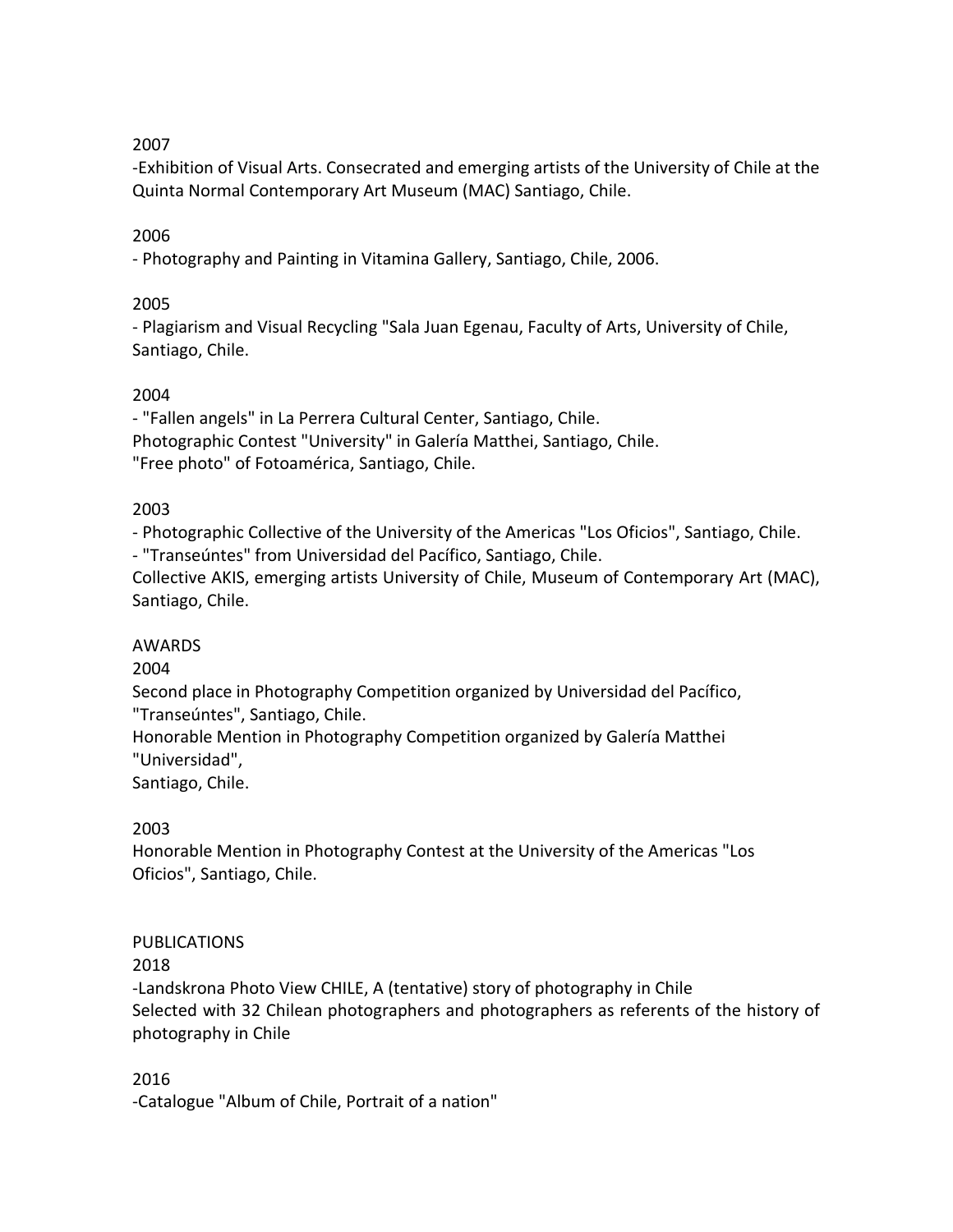#### 2014

-8 ° Issue of GUERRILLA subject LOCAL / FOREIGNE

- Selected projects "Common Spaces", International Photography Festival 10 ° Paraty Em Foco, Brazil.

-Atlas, Magazine Photography and Image, Actuality "Joint Memory"

-Atlas Magazine Photography and Image, Fotography.

2013

-Review of the International Photography Festival Valparaíso 2013, Chile -Revista Bifurcaciones, urban cultural studies. Photo essays, Ausencia / Presencia Series,

Chile.

-Catalog 2 ° Anthology of Young Photography Photo Space 2012-2013, Chile.

-Anormalmag, Short Series; "Joint Memory"

-Revista Mira vol.4, Chile

#### BOOKS

2019 Organic Self Edition

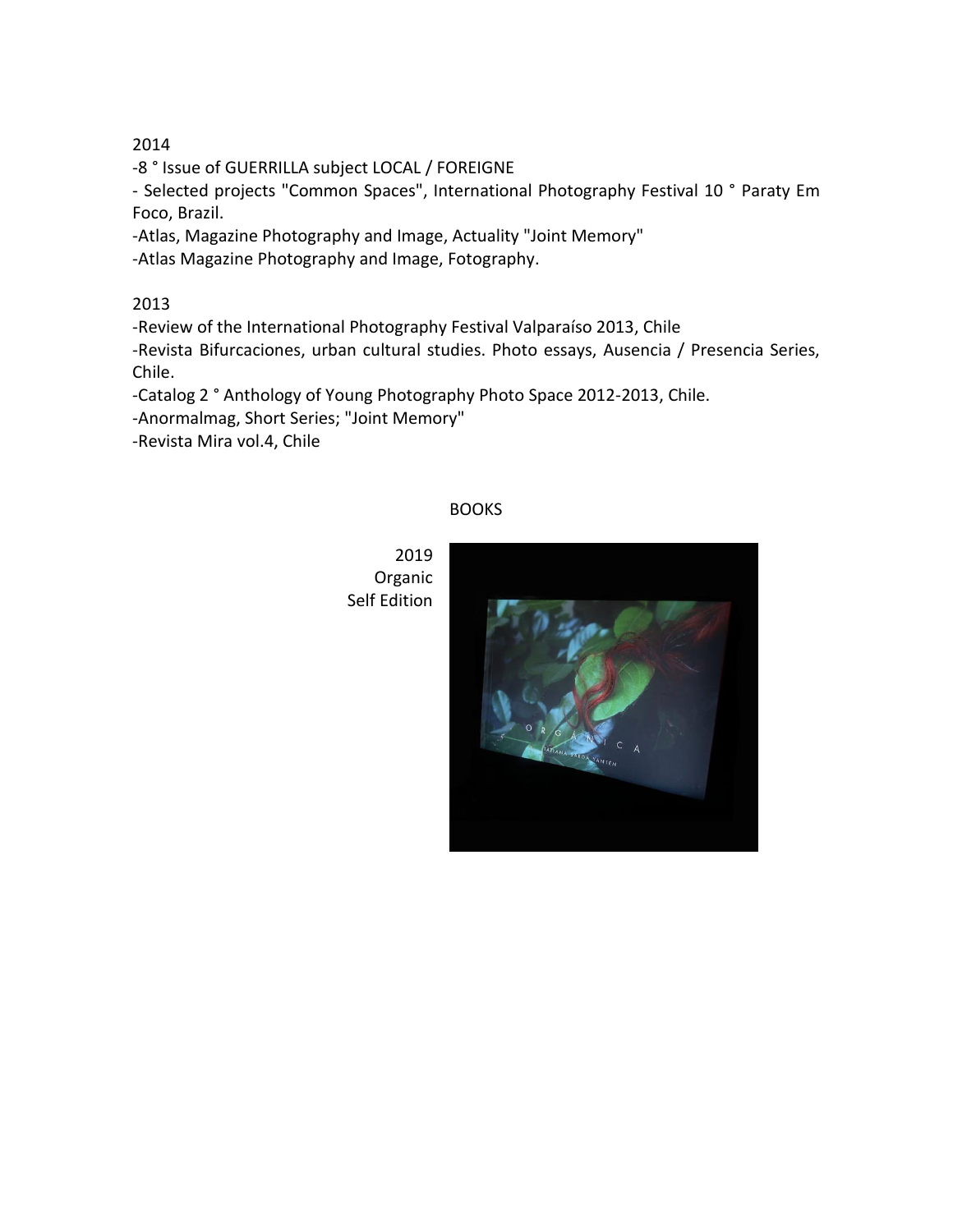

2018 A(tentative)history of the photography in Chile, Landskrona Foto Festival Landskrona Edition

2014

Visviri; Cristóbal Olivares, Lister Silva, Francesco Giusti, Raúl Goycoolea, Tatiana Sardá (FIFV Ediciones)